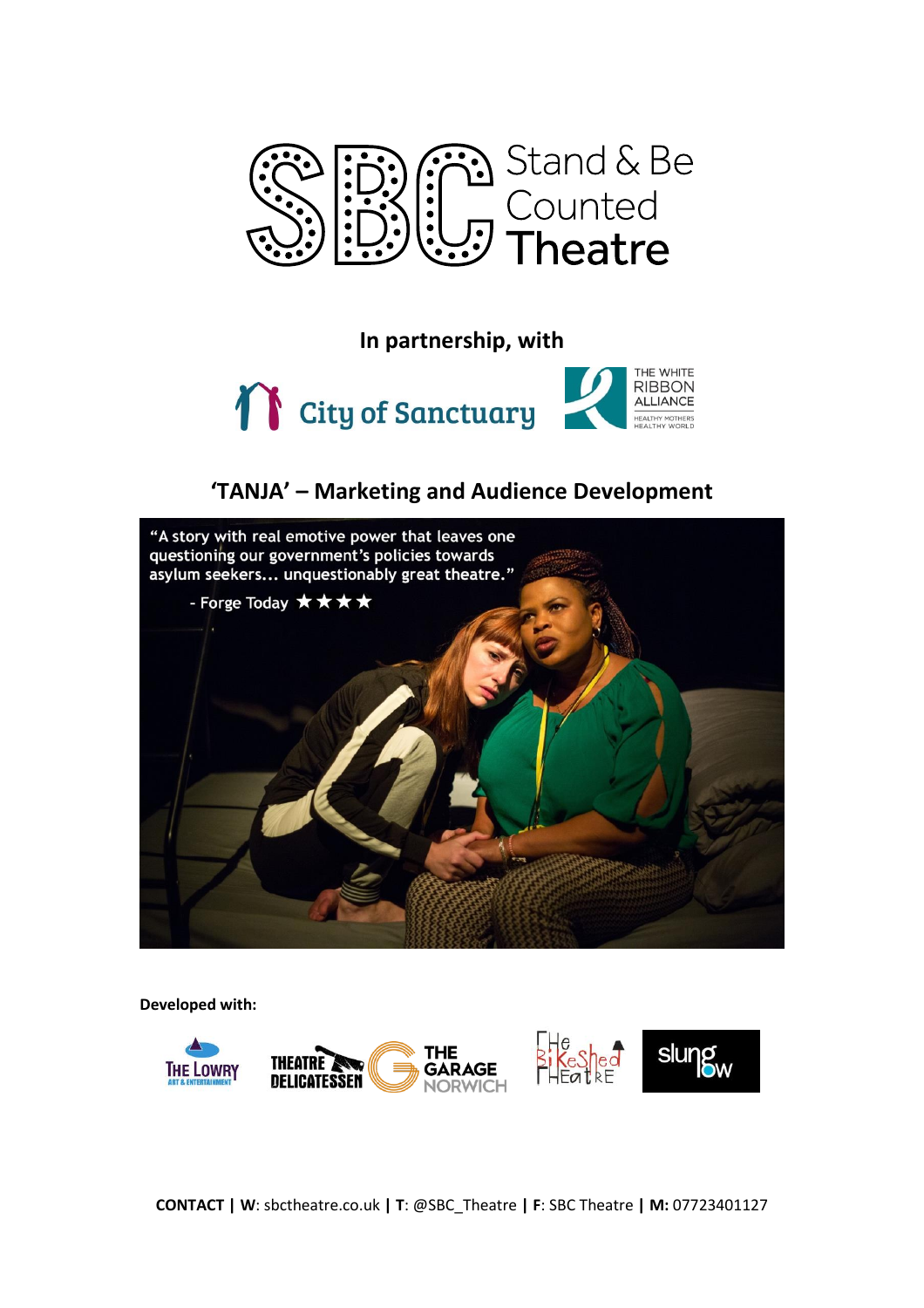#### **SYNOPSIS**

An impassioned call to arms, a play and a campaign: 'TANJA,' a new piece from SBC Theatre, is a dramatic exploration of immigration detention centres starring Emily Ntshangase-Wood, a former Yarl's Wood detainee.

Central to this play are the lived experiences of asylum seekers and refugees across the world. 'TANJA' (the pseudonym used in the British press in reference to asylum seekers speaking out against abuses within the system) takes audiences inside an immigration detention centre whilst examining and challenging the UK's position in the 'Refugee Crisis.'

#### **TOUR DATES NOVEMBER 2017**

**Carriageworks, Leeds** – Tuesday 7, Wednesday 8 **Theatre in the Mill, Bradford** – Friday 10 November **MAC, Birmingham** – Monday 13 **Unity, Liverpool** – Tuesday 14 **Camden People's Theatre, London** – Wednesday 15, Thursday 16, Friday 17, Saturday 18 **York Theatre Royal – Thursday 23** 

# **PREVIOUS TOUR DATES 2016/2017**

**The Lowry, Salford** – Friday 16 & Saturday 17 September 2016 **Cast, Doncaster** – Wednesday 21 September **Town Hall, Skipton** – Thursday 22 September **Crucible Studio, Sheffield** – Thursday 29 September **Square Chapel, Halifax –** Friday 30 September **Camden People's Theatre, London** – Tuesday 11, Wednesday 12 & Thursday 13 October **ARC, Stockton** – Thursday 20 October **Pulse Festival, New Wolsey Ipswich** – Sunday 4 June 2017 **Migration Matters Festival, Sheffield** – Friday 23 June

# **VIDEOS/IMAGES**

**FULL VIDEO** |<https://vimeo.com/191376986/df06c9cdf9> **TRAILER |** <https://vimeo.com/191398375> **TEASER |** <https://vimeo.com/176805247> **IMAGES |** https://drive.google.com/drive/folders/0B8eSq3TlfDLaOXBlOVpKQWwtM1E

#### **CITY OF SANCTUARY**

Seeking asylum is a human right yet asylum seekers in the UK face detention at any time, despite committing no crime whatsoever. Detention has no time limit and is not automatically subject to judicial review. Many endure months and some endure years of indefinite detention. This harmful and expensive practice is unnecessary and deprives people of their freedom, their dignity and is damaging to their mental health. The City of Sanctuary welcomes plays that highlight this important issue and will work with SBC Theatre to help raise awareness of detention. – *Rose McCarthy, City of Sanctuary's National Streams Coordinator.*

**CONTACT | W**: sbctheatre.co.uk **| T**: @SBC\_Theatre **| F**: SBC Theatre **| M:** 07723401127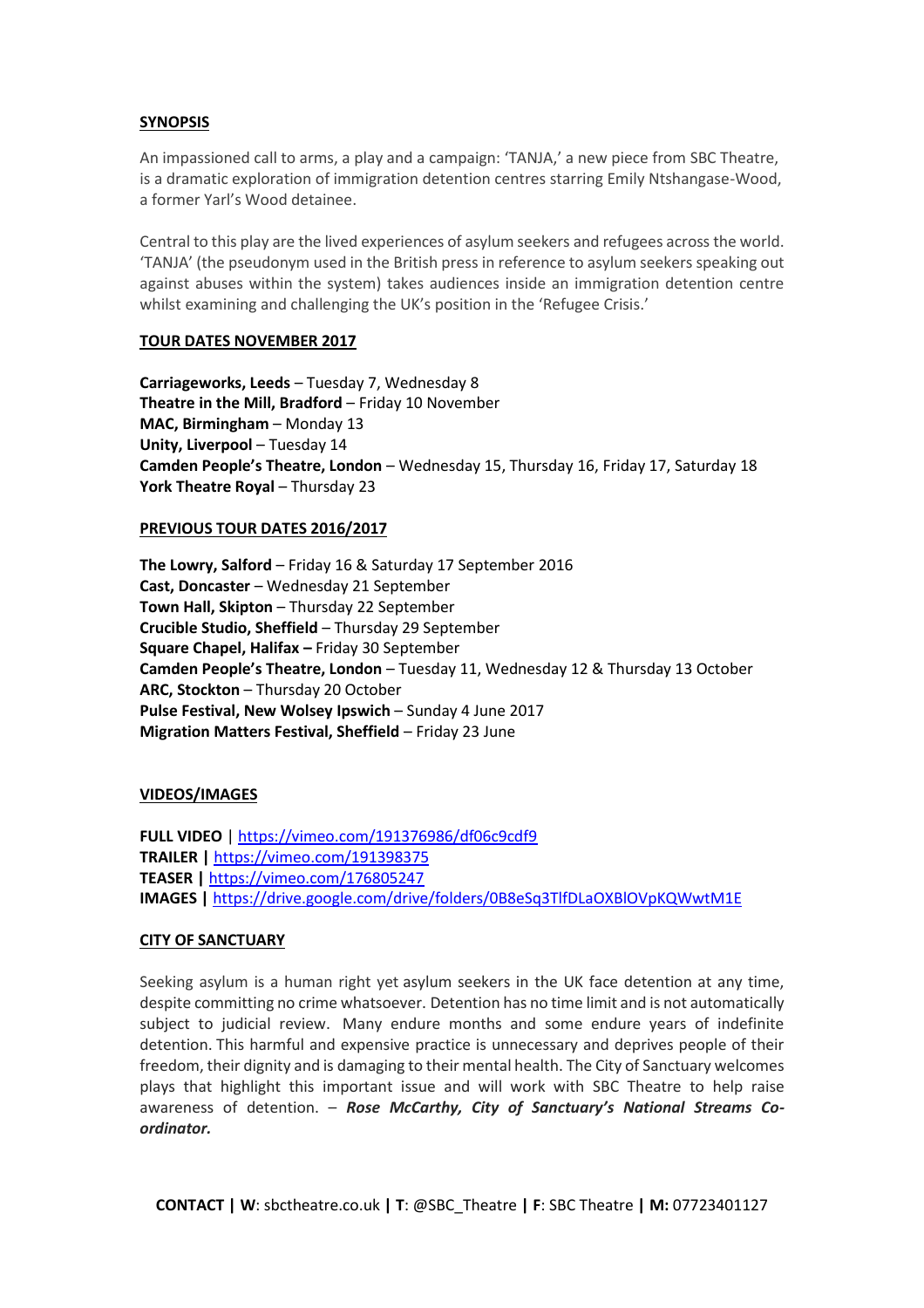

# **REVIEWS OF 'TANJA'**

The Reviews Hub 4.5 STARS  $\star \star \star \star \star$ 's - [http://www.thereviewshub.com/pulse-festival](http://www.thereviewshub.com/pulse-festival-tanja-new-wolsey-theatre-studio-ipswich/)[tanja-new-wolsey-theatre-studio-ipswich/](http://www.thereviewshub.com/pulse-festival-tanja-new-wolsey-theatre-studio-ipswich/)

Female Arts 4 STARS ★★★★'s **-** <http://femalearts.com/node/2675>

Forge Press 4 STARS ★★★★'s - <http://forgetoday.com/press/76672-2/>

# **PRESS FEATURES – 'TANJA'**

BBC Radio Sheffield features SBC Theatre and City of Sanctuary:

<http://www.bbc.co.uk/programmes/p056j0v7> <http://www.bbc.co.uk/programmes/p056k5lw>

Big Issue blogs from the company in the lead up to the sharing at The Houses of Parliament: <http://www.bigissuenorth.com/centre-stage/2016/09/blog-emily-ntshangase-wood/> <http://www.bigissuenorth.com/2015/11/blog-john-tomlinson/15698> <http://www.bigissuenorth.com/2015/12/blog-rosie-macpherson/16287>

Emily Ntshangase-Wood singing at Glastonbury (Park Stage) with Michael Eavis and White Ribbon Alliance - <https://youtu.be/kDncIWtLEkQ>

Bedfordshire on Sunday interview and feature <http://po.st/345FhP>

# **VENUE/PARTNERS FEEDBACK**

**CONTACT | W**: sbctheatre.co.uk **| T**: @SBC\_Theatre **| F**: SBC Theatre **| M:** 07723401127